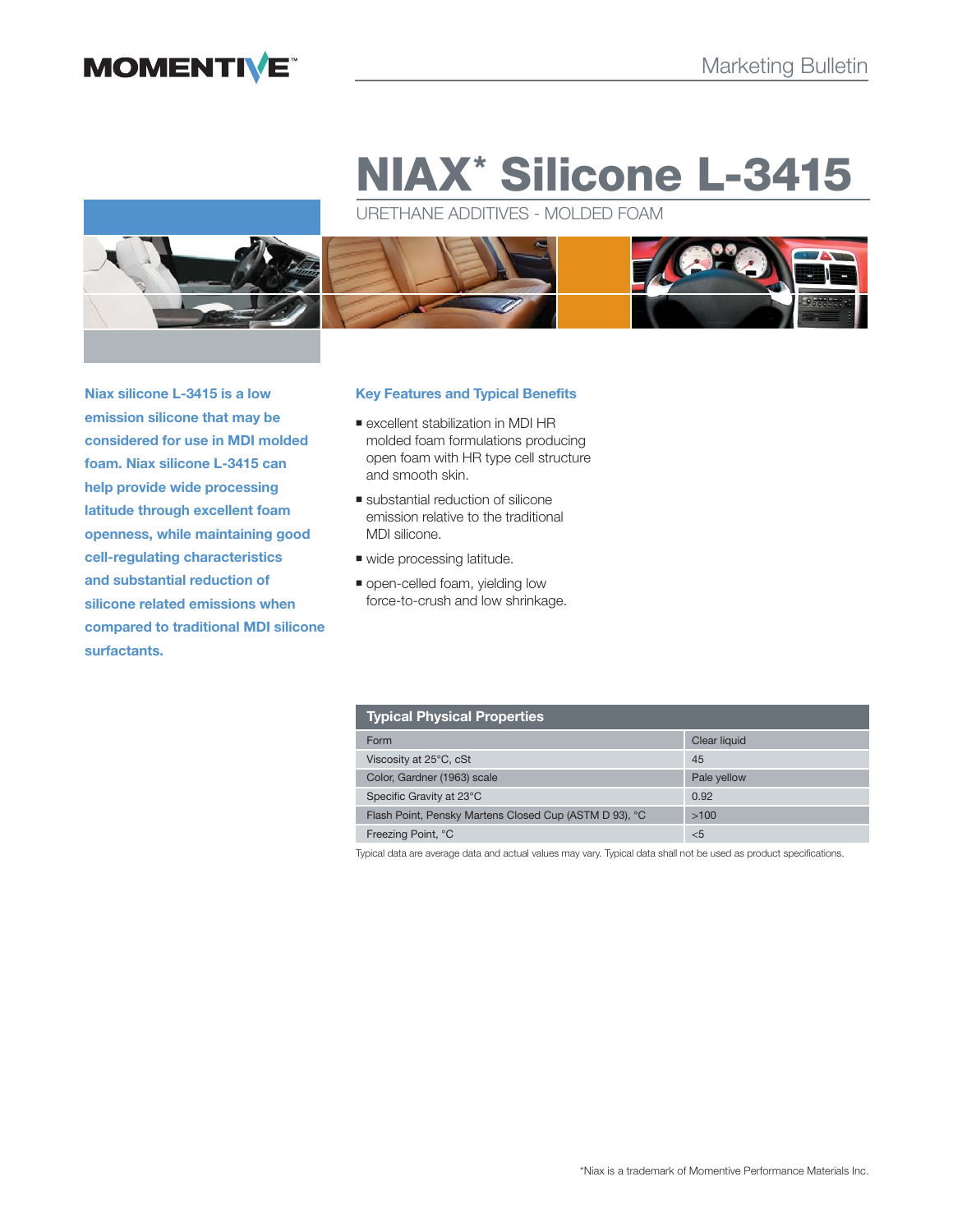# **Performance**

The performance of Niax silicone L-3415 is compared to Niax silicone L-3001 in the following table. Niax silicone L-3415 can offer the same foam openness and excellent cell regulation, producing a smooth skin and an HR type cell structure in the bulk of the part.

### **Table 1: MDI Sample Formulation**†

| <b>Formulation</b>              | <b>Parts by Weight</b> |      |      |      |
|---------------------------------|------------------------|------|------|------|
| Polyether Polyol (OH 28)        | 100                    | 100  | 100  | 100  |
| Cell Opener                     | 1.5                    | 1.5  | 0.7  | 0.7  |
| Water (total)                   | 3.6                    | 3.6  | 3.6  | 3.6  |
| DEOA (100%)                     | 0.6                    | 0.6  | 0.6  | 0.6  |
| Niax catalyst EF-602            | 1.0                    | 1.0  |      |      |
| Niax catalyst EF-708            | 0.5                    | 0.5  | -    |      |
| Niax catalyst A-400             |                        |      | 0.3  | 0.3  |
| Niax catalyst A-33              | -                      |      | 0.4  | 0.4  |
| Niax silicone L-3001            | 0.5                    |      | 1.0  |      |
| Niax silicone L-3415            |                        | 0.5  |      | 1.0  |
| <b>MDI</b> Index                | 90                     | 90   | 100  | 100  |
| Foam Density, kg/m <sup>3</sup> | 44.6                   | 44.9 | 50.9 | 51.1 |
| FTC, N                          | 403                    | 416  | 493  | 487  |

Note: Test data. Actual results may vary.

†Product formulations are included as illustrative examples only. Momentive makes no representation or warranty of any kind with respect to any such formulations, including, without limitation, concerning the efficacy or safety of any product manufactured using such formulations.

# **Patent Status**

Nothing contained herein shall be construed to imply the nonexistence of any relevant patents or to constitute the permission, inducement or recommendation to practice any invention covered by any patent, without authority from the owner of the patent.

## **Product Safety, Handling and Storage**

Customers considering the use of this product should review the latest Material Safety Data Sheet and label for product safety information, handling instructions, personal protective equipment if necessary, and any special storage conditions required. Material Safety Data Sheets are available at www.momentive.com or, upon request, from any Momentive Performance Materials representative. Use of other materials in conjunction with Momentive Performance Materials products may require additional precautions. Please review and follow the safety information provided by the manufacturer of such other materials.

# **Limitations**

Customers must evaluate Momentive Performance Materials products and make their own determination as to fitness of use in their particular applications.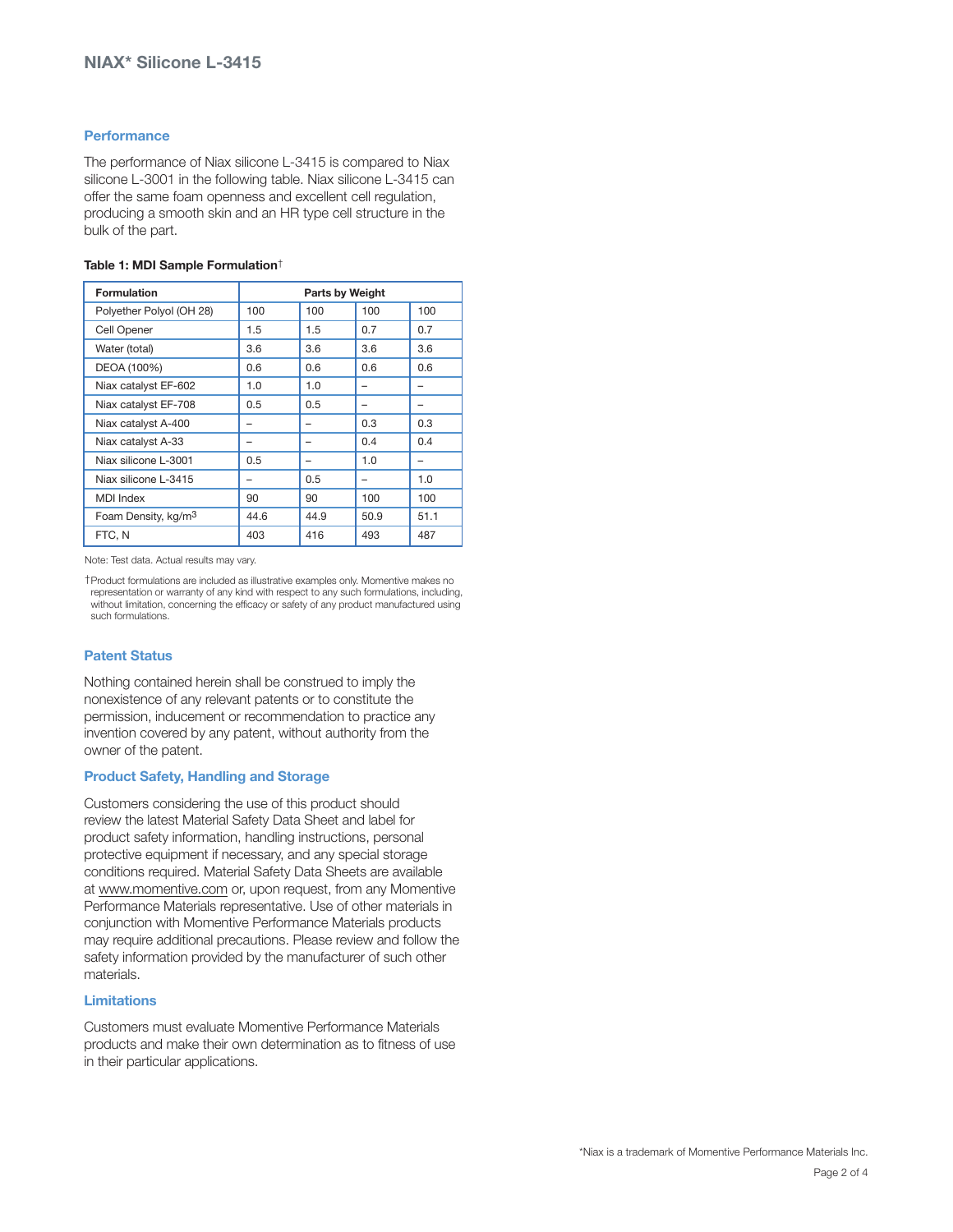# **Emergency Service**

Location Emergency Service Provider Emergency Contact Number Mainland U.S., Puerto Rico **CHEMTREC CHEMTREC** 1-800-424-9300 Alaska, Hawaii CHEMTREC 1-800-424-9300 Canada CHEMTREC 1-800-424-9300 Europe, Israel NCEC +44 (0) 1235239670 Middle East **1235239671 NOEC 1235239671 Middle East** 444 (0) 1235239671 Asia Pacific (except China)  $NCEC$  +44 (0) 1235239670 China +86-10-5100-3039 NCEC +86-10-5100-3039 Latin America (except Brazil)  $NCEC$  +44 (0) 1235239670

Brazil **Brazil SOS Cotec 68000111767** or 08007071767

NCEC in International waters  $+44$  (0) 1235239670

All other locations world wide NCEC +44 (0) 1235239670

Momentive Performance Materials maintains an around-the-clock emergency service for its products.

For Health related calls, contact Momentive Performance Materials at +1-518-233-2500 (English only).

DO NOT WAIT. Phone if in doubt. You will be referred to a specialist for advice.

At sea **Radio U.S. Coast Guard in U.S. waters**